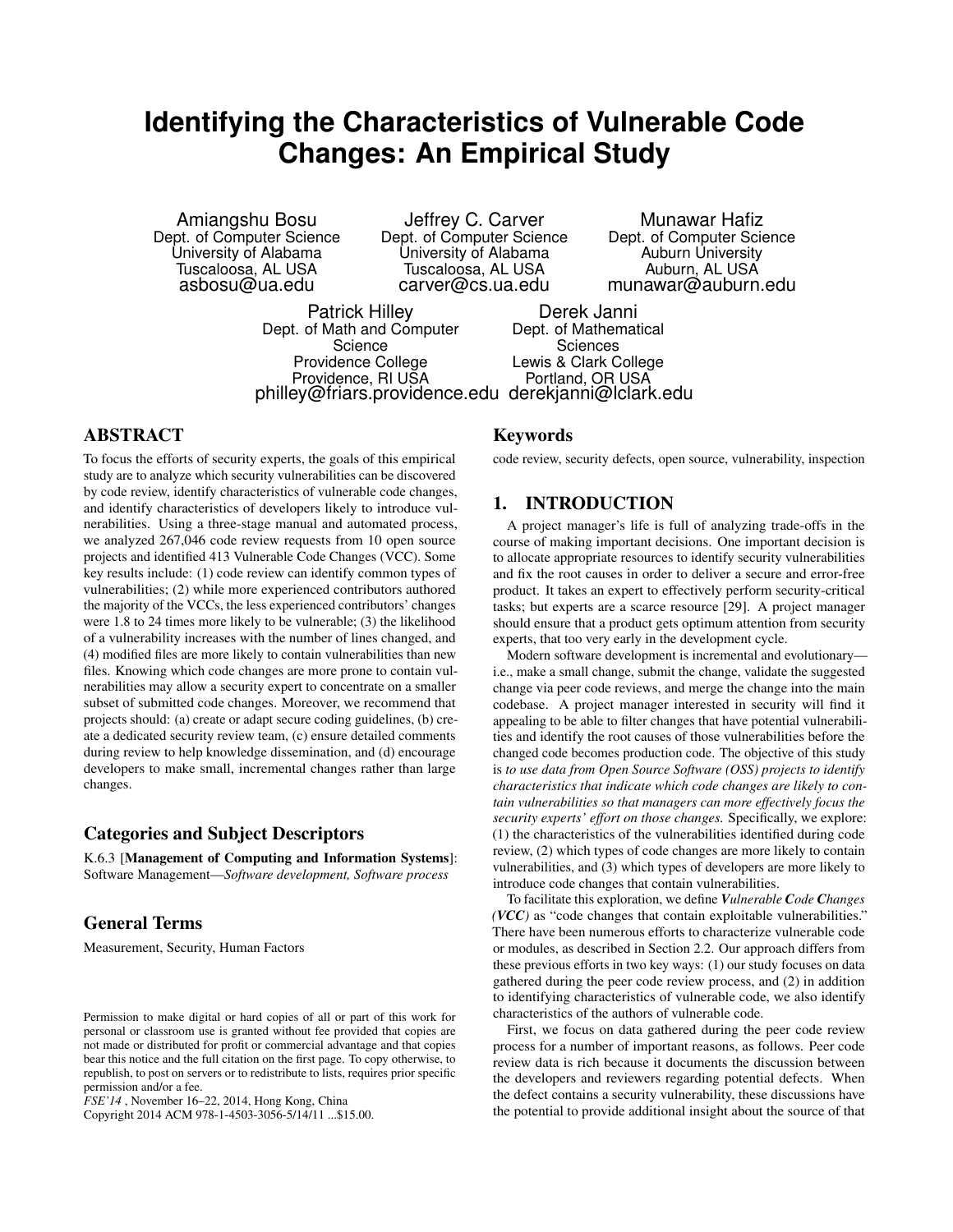vulnerability. Datasets created from defect repositories, the approach used in most prior studies, may contain vulnerabilities that were identified before release as well as vulnerabilities that were identified after release. Conversely, the dataset created from the code review repository contains only vulnerabilities detected before the code was merged into the main branch (i.e., before release). VCCs identified during code review contain vulnerabilities that could be eliminated prior to release, by using careful coding and review techniques. The longer it takes to detect and fix a security vulnerability, the more that vulnerability will cost [30]. Therefore, eliminating vulnerabilities early via careful coding and reviewing should help to reduce the cost of developing secure software.

Second, our focus on identifying characteristics of the authors who contribute vulnerable code is motivated by the importance of human factors in all aspects of software development. We hypothesize that differences among developers' knowledge, experience and motivation will affect their likelihood of authoring VCCs. There have not been many studies investigating this issue. This study characterizes the authors who create VCCs based on their project experience and whether they are volunteers or full-time paid participants in the OSS projects.

Knowing which code changes are more prone to contain vulnerabilities will allow a project manager to focus the security experts' efforts on a smaller subset of submitted code changes. For example, code changes that exhibit the characteristics identified in our study should be integrated to the project only after a careful review from a security expert. Conversely, changes that are less prone to containing a vulnerability would only go to a security expert if one of the other reviewers raised a potential security concern. This approach would prevent the security experts from wasting their valuable time performing tasks that could be performed by other reviewers who lack the security expertise.

To characterize the VCCs, we developed a method for analyzing 267,046 peer code review requests mined from 10 popular Open Source Software (OSS) projects. Each of these projects uses the Gerrit code review tool, which captures the data necessary for our analysis. Based on an empirically built and validated set of keywords, we used a three-stage systematic analysis process to identify 413 VCCs described in those 267,046 peer review requests.

The main contributions of this work are as follows.

- We provide empirical insights into the characteristics common to VCCs, their locations, and their authors in the context of of code reviews,
- We perform the first study to analyze security vulnerabilities using peer code review dataset, and
- We describe an empirically-sound methodology to systematically analyze large dataset via a manual and automated process.

The rest of the paper is organized as follows. Section 2 provides background about security defects and peer code review. Section 3 introduces the research questions. Section 4 describes the research methodology. Section 5 presents the results. Section 6 discusses the implications of the results. Section 7 addresses the threats to validity. Finally, Section 8 concludes the paper.

### 2. BACKGROUND

To familiarize the reader with the context and background of this study, this section describes why we focused on a specific set of security vulnerabilities, introduces previous research on characterizing vulnerable code, and illustrates the benefits of peer code review in identifying security vulnerabilities.

# 2.1 Security Vulnerabilities

Hundreds of types of security vulnerabilities can occur in code, design, or system architecture. The security community uses Common Weakness Enumerations (CWE) [33] to distinguish security vulnerabilities. Each security vulnerability is described by a CWE entry which contains a unique CWE ID and a short specification (description, language, severity, and common causes). Variants of vulnerabilities (e.g., different ways to overflow a buffer) are each represented by their own CWE ID.

In this paper, we concentrate on the ten most common vulnerability types, as enumerated in Table 2 in Section 4.2. We chose those ten categories based on previous studies [8, 49] and the Open Web Application Security Project (OWASP) list [39].

### 2.2 Characterizing Vulnerable Code

Previous researchers have sought to predict which components are likely to contain security vulnerabilities. First, regarding *code attributes*, Neuhaus et al.'s vulnerability prediction model for the Mozilla projects predicted 82% of the known vulnerabilities in the top 30% of the vulnerable components with 70% precision [38]. Gegick et al.'s regression tree model built using lines of code, alert density, and code churn information identified 100% of the vulnerable components with 8% false positive rate [24]. In addition, studies that attempted to correlate code complexity with the presence of vulnerabilities found a weak but significant correlation in the Mozilla Javascript engine [47] and varying degrees of correlations in 14 PHP applications [50]. Code complexity metrics were also used to predict vulnerable files in Mozilla Firefox and Linux kernel [46]. However, a follow-up study found the presence of non-security defects as a better predictor of vulnerable components than code complexity metrics [23].

Second, regarding *code commit characteristics*, researchers have focused on predicting vulnerabilities based on large number of commits, commit size, and code churn. They have found that Linux kernel files that underwent a large number of revisions were more likely to contain vulnerabilities [32]. Also, commits that contain vulnerabilities had twice as much code churn (lines added, modified or deleted to a file from one version to another) as non-vulnerable code commits [31], which also suggests that larger commit size may harbor more vulnerabilities. Moreover, three metrics on code churn were able to predict vulnerable files in the Linux kernel and Mozilla Firefox [46].

Third, regarding *human factors*, there are relatively few studies that use developer characteristics to predict vulnerabilities (i.e., the type of developers that are most likely to create vulnerabilities). Studies found Linux kernel files modified by more than nine developers [32], and Apache files modified by a new effective author (i.e., modifying a file for the first time) were more likely to be vulnerable. Finally, Shin et. al. found 9 metrics about a developer's social network that could predict vulnerable files [46].

Most of the prior studies focused on code and file metrics, with a few studies that consider human aspects. Our current study differs from these previous works by focusing on three factors (i.e., human aspects, the characteristics of the VCCs, and vulnerability locations) together using one dataset.

## 2.3 Peer Code Review

Peer code review is the process of analyzing code written by a teammate (i.e., a peer) to judge whether it is of sufficient quality to be integrated into the main project codebase. This informal type of software inspection has been established as an effective quality improvement approach [17, 51]. For many software teams, the relatively high cost of the traditional inspection process often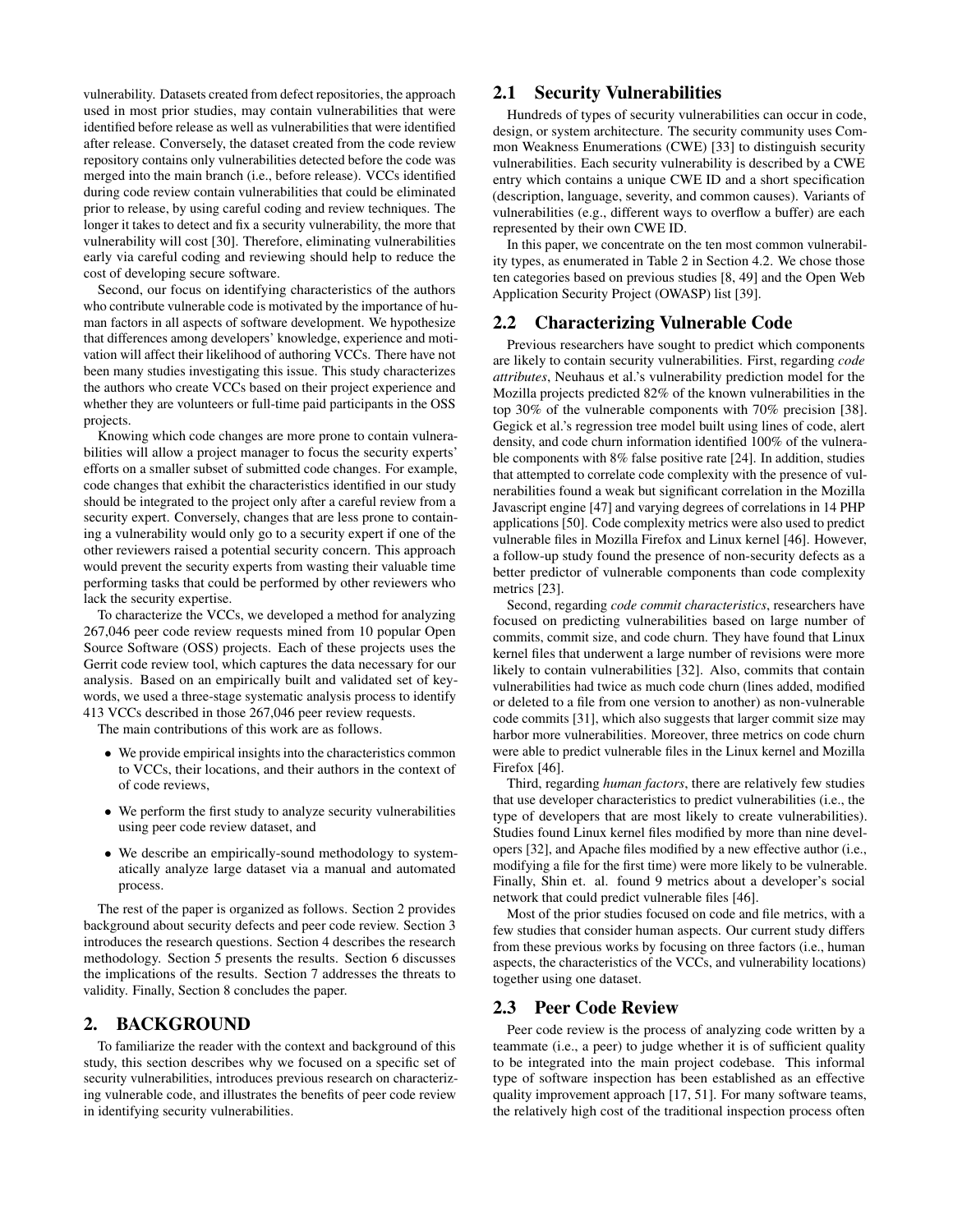outweighs its benefits, thereby reducing the prevalence of formal inspections in practice [25]. On the other hand, OSS communities have championed the use of a more informal code review process via electronic communication (e.g., mailing lists). Recently many mature, successful OSS projects have mandated peer code reviews to ensure the quality and integrity of code integrated into the main project branch. Compared with the traditional Fagan-style code inspection [21], contemporary peer code reviews are: (1) more informal, (2) tool-based, and (3) occur regularly in practice [9].

In addition to their positive effect on software quality in general, Code reviews can be an important practice for detecting and fixing security bugs early [28]. For example, an expert reviewer can identify potentially vulnerable code and help the author eliminate the vulnerability or decide to abandon code. Peer code review can also identify attempts to insert malicious code.

OSS and commercial organizations have both been increasingly adopting tools to manage the peer code review process [45]. For this study, we chose ten OSS projects that used the Gerrit code review tool to manage their code review process. Gerrit [4] is one of the most popular open-source code review tools. This web-based tool is under active development and is used by many large and popular OSS projects. In addition, Gerrit integrates with the Git version control system. Developers make local changes and then submit the *patchset* (all files added or modified in a single revision) to a Gerrit repository for review. The Gerrit interface facilitates the review process by showing the changes side-by-side and allowing reviewers to add inline comments about the code (an example is shown in Figure 2 in Section 4). The author can then respond to the comments. Gerrit documents this discussion between the author and the reviewer. If reviewers suggest changes, the author can make those changes and upload a new patchset. This process repeats until the reviewers approve the patchset, which can then be merged into the main project branch. For more details, a typical workflow of a Gerrit code review can be found in the Android Developer Guide (Life of a Patch [7]).

# 3. RESEARCH QUESTIONS

The goal of this study is to empirically analyze the types of vulnerabilities detected in code reviews, the characteristics of VCCs , and the characteristics of developers who are more likely to authors these VCCs. The following subsections introduce six research questions, two about each of the following topics: (1) characteristics of vulnerabilities, (2) locations of vulnerabilities, and (3) characteristics of developers writing vulnerabilities.

# 3.1 Characteristics of Vulnerabilities

Types of vulnerabilities detected: The most foundational question is which types of vulnerabilities can be identified via peer code review. This information will help project managers understand what effects the addition of peer code review can have on the overall security of their software projects. To gather this information, the first research question is:

#### RQ1 *Which types of vulnerabilities do reviewers detect during peer code review?*

VCCs likely to be abandoned: Not only is it important to identify which types of vulnerabilities can be detected through peer code review, it is also important to understand whether developers fix those vulnerabilities or abandon them. When a reviewer identifies a vulnerability in a patchset, the author can choose either to fix the vulnerability or to abandon the change. The patchset cannot be merged into the main code branch unless the author fixes the

vulnerability. Because a code author's goal is to have her changes merged into the main code branch, she will attempt to address all comments by a reviewer and only abandon those changes that are too difficult to fix. Therefore, the abandonment rate of VCCs during peer code review is a good indication of the relative difficulty of fixing various types of vulnerabilities. The next question addresses this issue.

RQ2 *VCCs containing which types of vulnerabilities are more likely to be abandoned?*

# 3.2 Locations of Vulnerabilities

Size of the files/patchsets containing vulnerabilities: Prior studies have shown that code churn is a predictor of defect density [37]. To determine whether this relationship holds specifically for security vulnerabilities, the next research question is:

RQ3 *Is the amount of code churn in patchsets and files that contain vulnerabilities significantly larger than it is in patchsets and files that do not contain vulnerability?*

Type of the files/patchsets containing vulnerabilities: There is no clear evidence about whether new code or changes to existing code is more likely to contain vulnerabilities. We can make the following arguments on both sides of the issue. Regarding *new code*, during early stages of code development, it is reasonable to assume that a developer may be more focused on the functionality of that module than on security. Thus, a developer may introduce more security vulnerabilities in early versions of the code. Regarding *changes to existing code*, because that code has already been examined by numerous developers, many of the security vulnerabilities will likely have been identified and removed. When developers modify existing code, they can see how previous authors have coded securely and copy the coding style. These practices would suggest that existing code has less vulnerabilities than new code. Conversely, developers may modify files without understanding the context and full implications of the changes. This lack of knowledge could result in the introduction of vulnerabilities. The next research question seeks to gather data to identify whether either of these relationships hold:

RQ4 *Which type of files (new or modified) are more likely to have vulnerabilities?*

# 3.3 Characteristics of Developers

Effect of author experience on VCCs: OSS projects have code authors with varying experience and backgrounds. One could argue that because novice programmers are often unaware of secure code practices, they are more likely to introduce vulnerabilities. Conversely, in more mature OSS projects, experienced developers are more likely to develop or modify the security-critical components. Because they are working in the portion of the code that is more likely to be vulnerable, experienced developers may author more VCCs. Finally, if most of the OSS developers lack sufficient knowledge about security, then developer experience might have no effect on the likelihood to introduce vulnerabilities. This uncertainty leads to the next research question:

#### RQ5 *Does an author's experience affect the likelihood of writing VCCs?*

Effect of author's employment: Many popular OSS projects are sponsored by commercial organizations (e.g., Google/Android and RedHat/oVirt). Although the majority of the contributions in a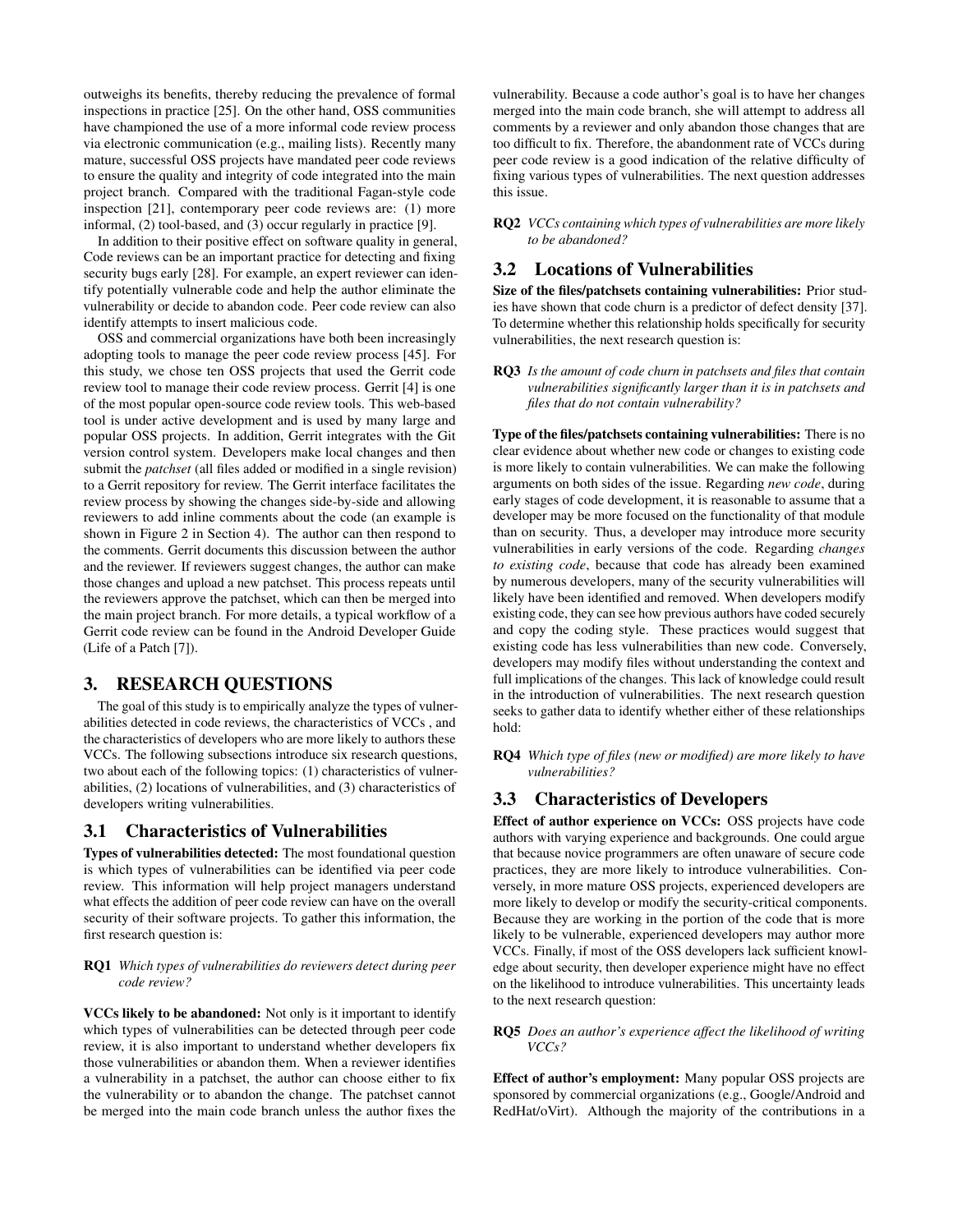sponsored OSS project come from the employees of the sponsoring organization (*sponsored-employee*), there may be many other developers (volunteers or employees from other organization that have an interest in the project). Sponsored-employees and other contributors may have different motivations for participating in an OSS project. A volunteer's motivation may be learning through participation, being a part of a intellectually stimulating project, or trying to integrate his innovative ideas into the project [26]. The motivation of an employee from another organization may be to prioritize features that are important for his or her employer. The primary motivation for a sponsored-employee may be to align the project goals with the organizational focus and enhance the reputation of the sponsoring organization through reliable software. These different motivations suggest that security may have a different priority for each type of contributor. The motivation for a sponsored-employee suggests that he or she may be less likely to create vulnerabilities than the other types of contributors. Our last research question investigates this question.

RQ6 *In cases where an OSS project is sponsored by an organization, are authors employed by that organization less likely to write VCCs than other authors?*

# 4. RESEARCH METHOD

In our previous work on peer code review in OSS projects, we reported that members of OSS communities often provide detailed review comments and suggestions about potential defects [13]. In another exploratory work, we validated a set of keywords describing vulnerabilities and showed that using those keywords to text-mine code review comments could identify code reviews that detected security vulnerabilities [12]. For example, if a reviewer suspects the presence of a potential buffer overflow, his/her review comments will likely contain either buffer, overflow, or both. Building on those results, we developed the 3-stage methodology shown in Figure 1 and described as follows.

### 4.1 Stage 1 - Mining Code Review Repositories

Following a similar approach as Mukadam et al. [36], we developed the *Gerrit-Miner* tool that can mine the publicly accessible code review data posted in a Gerrit code review repository. We identified 26 OSS projects that had publicly available Gerrit repositories with regular code review activity. In May 2013, we used *Gerrit-Miner* to mine the Gerrit repositories of those 26 OSS projects. To ensure that we had sufficient data for our analysis, we chose the ten projects that each contained more than 4,000 code review requests each. Each of these projects requires all code changes to be posted to Gerrit for review prior to inclusion in the project. We conducted a more detailed analysis on those ten projects (listed in Table 1).

# 4.2 Stage 2 - Building Keyword Set

We searched the review comments with a set of keywords to identify potential vulnerabilities detected by reviewers. Because the effectiveness of a keyword-based mining approach is highly dependent upon having the proper set of keywords, we used an eight-step empirical approach (described below) to identify the sets of keywords shown in the third column of Table 2. We based steps 1-6 of the approach on prior text-mining studies [27] with modifications to fit our current context. We used the text mining (tm) package [22] of R to support the calculations in steps 4-7.

1. We created and refined an initial set of keywords.

Table 2: Keywords Associated with Vulnerabilities

| <b>Vulnerability</b>   | <b>CWE ID</b>   | <b>Keywords</b>                  |
|------------------------|-----------------|----------------------------------|
| Type                   |                 |                                  |
| Race Condition         | $362 - 368$     | race, racy                       |
| <b>Buffer Overflow</b> | $120 - 127$     | buffer, overflow, stack          |
| Integer                | 190, 191, 680   | integer, overflow, signedness,   |
| Overflow               |                 | widthness, underflow             |
| Improper               | 22, 264, 269,   | improper, unauthenticated,       |
| Access                 | 276, 281 - 290  | gain access, permission          |
| Cross Site Script-     | 79 - 87         | cross site, CSS, XSS, htmlspe-   |
| ing(XSS)               |                 | cialchar (PHP only)              |
| Denial of              | 248, 400 - 406, | denial service, DOS, crash       |
| Service (DoS) /        | 754, 755        |                                  |
| Crash                  |                 |                                  |
| Deadlock               | 833             | deadlock                         |
| <b>SQL</b> Injection   | 89              | SQL, SQLI, injection             |
| Format String          | 134             | format, string, printf, scanf    |
| Cross Site             | 352             | cross site, request forgery,     |
| <b>Request Forgery</b> |                 | CSRF, XSRF, forged               |
| Common                 |                 | security, vulnerability, vulner- |
| keywords               |                 | able, hole, exploit, attack, by- |
|                        |                 | pass, backdoor                   |
| Common (added          |                 | threat, expose, breach, violate, |
| later)                 |                 | fatal, blacklist, overrun, inse- |
|                        |                 | cure                             |

- 2. We searched the Gerrit databases using the initial set of keywords to build a corpus of *documents* where each *document* was a code review comment containing at least one keyword.
- 3. To handle the code snippets in the corpus documents, we applied identifier splitting rules (i.e. *isBufferFull* became "is Buffer Full" or *read\_string* became "read string").
- 4. We then cleaned the corpus by removing white-space, punctuation, and numbers. We also converted all words to lowercase. Then we created a list of tokens for each document.
- 5. We applied the Porter stemming algorithm [40] to obtain the stem of each token (e.g., buffer, buffered, buffering all became buffer).
- 6. We created a Document-Term matrix [48] from the corpus.
- 7. We determined whether any additional words co-occurred frequently with each of our initial keywords (co-occurrence probability of 0.05 in the same document).
- 8. We manually analyzed this list of frequently co-occurring additional words to determine whether to include any in the final keywords list. The last row of Table 2 lists the keywords added through this method.

The result of this stage is an empirically built set of keywords that feed into Stage 3.

# 4.3 Stage 3 - Building a Dataset of Potential VCCs

We divided this stage into three steps based on the study selection procedure in systematic literature reviews [19]. In the first step, *database search*, we queried the code-review database (created in Stage 1) for each project to identify code review requests with comments containing at least one of the keywords identified in Stage 2. This search resulted in a total of 11,043 review comments.

In the second step, *comments audit*, two of the authors independently audited the comments of each code review identified in the *database search* to eliminate any reviews that clearly did not contain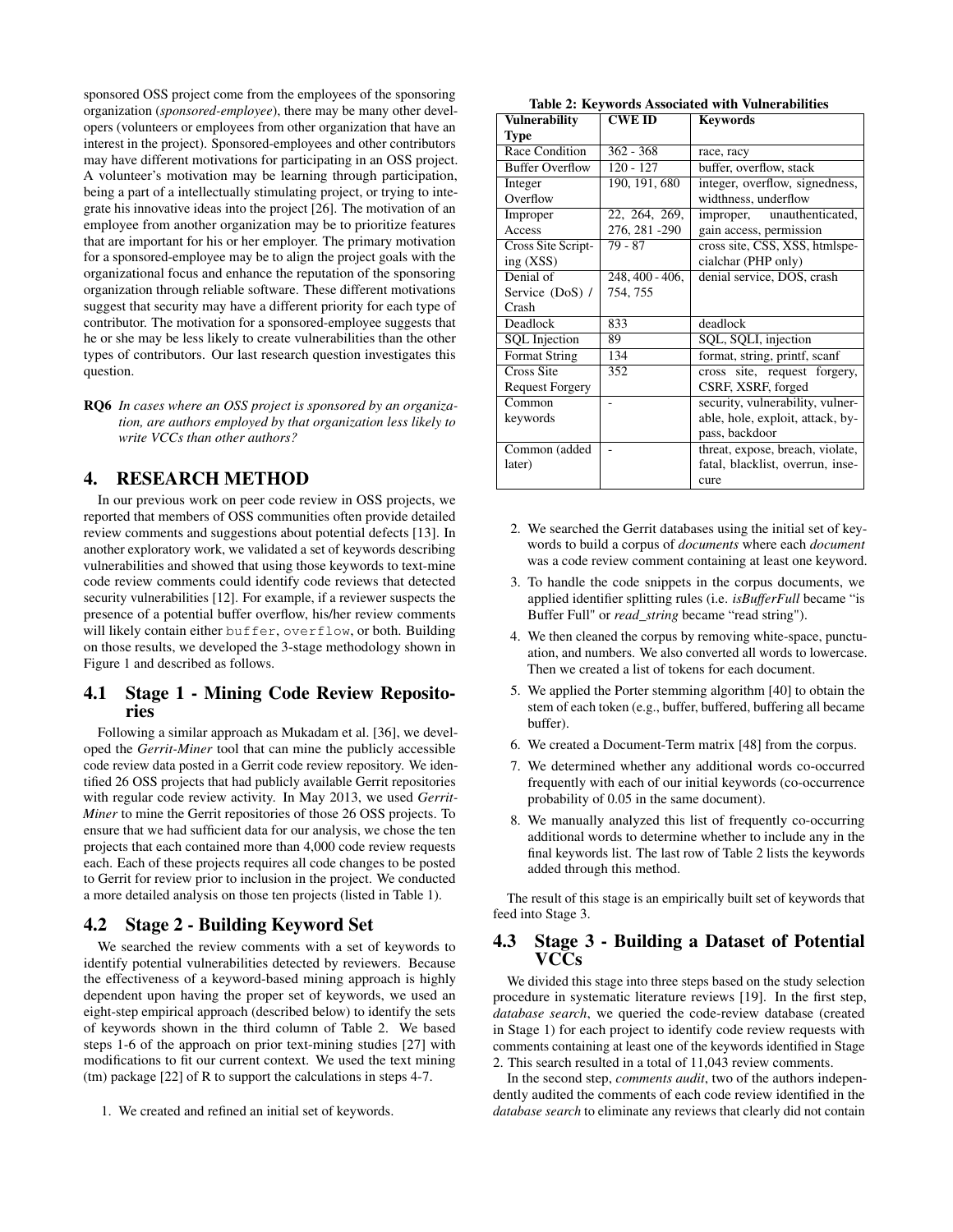

Figure 1: Three-stage Research Method

| Project         | Domain                                  | Table 1: Overview of Projects<br><b>Technology</b> | $LOC*$  | Gerrit<br><b>Using</b> | <b>Requests</b>    | <b>Comments</b> | <b>Thoroughly</b> |
|-----------------|-----------------------------------------|----------------------------------------------------|---------|------------------------|--------------------|-----------------|-------------------|
|                 |                                         |                                                    |         | since                  | mined <sup>+</sup> | audited         | audited           |
| Android         | Mobile OS                               | $C, C++, Java$                                     | 13M     | October, 2008          | 18.710             | 741             | 205               |
| Chromium OS     | Operating system                        | $C, C++$                                           | 12M     | February, 2011         | 47.392             | 4.148           | 442               |
| Gerrit          | Code review management                  | Java, GWT, Servlet                                 | 169K    | August, 2009           | 4.207              | 190             | 26                |
| <b>ITK/VTK</b>  | Visualization toolkit                   | $C++$                                              | 3.1M    | <b>August, 2010</b>    | 10.549             | 344             | 34                |
| MediaWiki       | Wiki software                           | PHP, SQL, JavaScript                               | 985K    | September, 2011        | 59,738             | 930             | 89                |
| <b>OmapZoom</b> | Mobile dev. platform                    | $C, C++$                                           | 10M     | February, 2009         | 31,458             | 1,506           | 180               |
| OpenAFS         | Distributed file system                 | C                                                  | 1M      | July, 2009             | 9.369              | 267             | 79                |
| oVirt           | Virtualization management               | Java                                               | 843K    | October, 2011          | 13,647             | 467             | 118               |
| Qt              | Application framework                   | $C++$                                              | 4.5M    | May, 2011              | 53,303             | 1.985           | 131               |
| Typo3           | Content management                      | PHP, SQL, JavaScript                               | 3.1M    | <b>August, 2010</b>    | 18.673             | 465             | 44                |
|                 | *Based on Ohloh (http://www.ohloh.net/) | Total                                              | 267,046 | 11.043                 | 1.348              |                 |                   |

Table 1: Overview of Projects

† Mined during May, 2013

vulnerabilities. We excluded a review request only if both auditors independently determined that it should be irrelevant to vulnerability. Review requests that passed this step had the potential to have a security vulnerability. This step reduced the number of candidates for VCCs from 11,043 to 1,348.

To illustrate this process, consider three example review requests returned when we searched the keyword buffer in the Android project. In request 17286, a reviewer commented *"is this needed? How do you notify the other cpu that the buffer is available?"* Although this comment has the keyword buffer, the auditor determined that it is not related to a vulnerability and can therefore be eliminated. Figure 2 shows two additional review requests (18718 and 13244) that contain the buffer keyword in the comments. For these two requests, because the comments suggested that there may be a vulnerability present, we did not eliminate them.

In the third step, *thorough audit*, we thoroughly audited the code review discussions and associated patches for the 1,348 review requests. Two authors independently audited the review request in detail to determine whether the reviewer identified a vulnerability. If we found a vulnerability, we classified the vulnerability based on CWE specification. We considered a code change vulnerable only if: (a) a reviewer raised concern about potential vulnerabilities, (b) our manual analysis of the associated code segment indicated the presence of a vulnerability, and (c) the code author either explicitly acknowledged the presence of the vulnerability in the review comments or implicitly acknowledged the presence of the vulnerability by making the recommended changes in the subsequent patches.

Consider the two code reviews shown in Figure 2. In request 13244 (top of Figure 2), the reviewer described a scenario in which the buffer overflow vulnerability may occur. The author then acknowledged that possibility explicitly in the comments. This discussion confirmed that this change is a VCC and should be retained for further analysis. In contrast, in request 18718 (bottom of Figure 2), the reviewer asked the author to add a description in the method signature to explain the behavior in case the caller method supplied an overflowed buffer (e.g., the 'name' parameter is not null-terminated). This more detailed information made it clear that this change is not a VCC and should be excluded.

In this step, we considered a code review request to be vulnerable only if both auditors agreed. In case of any doubt, author Hafiz, an expert in security vulnerabilities, provided his suggestion to help the auditors reach a conclusion. We calculated inter-rater reliability using Cohen's Kappa [16]. Kappa value for this step was found 0.64 (substantial)<sup>1</sup>. Table 1 indicates the number of code review requests inspected during the three stages for each of the 10 projects.

# 5. RESULTS

Using the approach in Section 4, we identified 413 VCCs across the 10 projects (see the Total column in Table 3). For each VCC, we extracted the following metrics about the vulnerability: project, review request ID, author, reviewer, date, vulnerability type, patch set number, and number of lines changed. In addition, we computed metrics about the characteristics of the VCC author at the time the VCC was posted (details in Section 5.5). The following subsections examine each of the research questions in detail.

<sup>&</sup>lt;sup>1</sup> Cohen's Kappa values are interpreted as following:  $0 - 0.20$  as slight, 0.21 - 0.40 as fair, 0.41 - 0.60 as moderate, 0.61 - 0.80 as substantial, and 0.81 - 1 as almost perfect agreement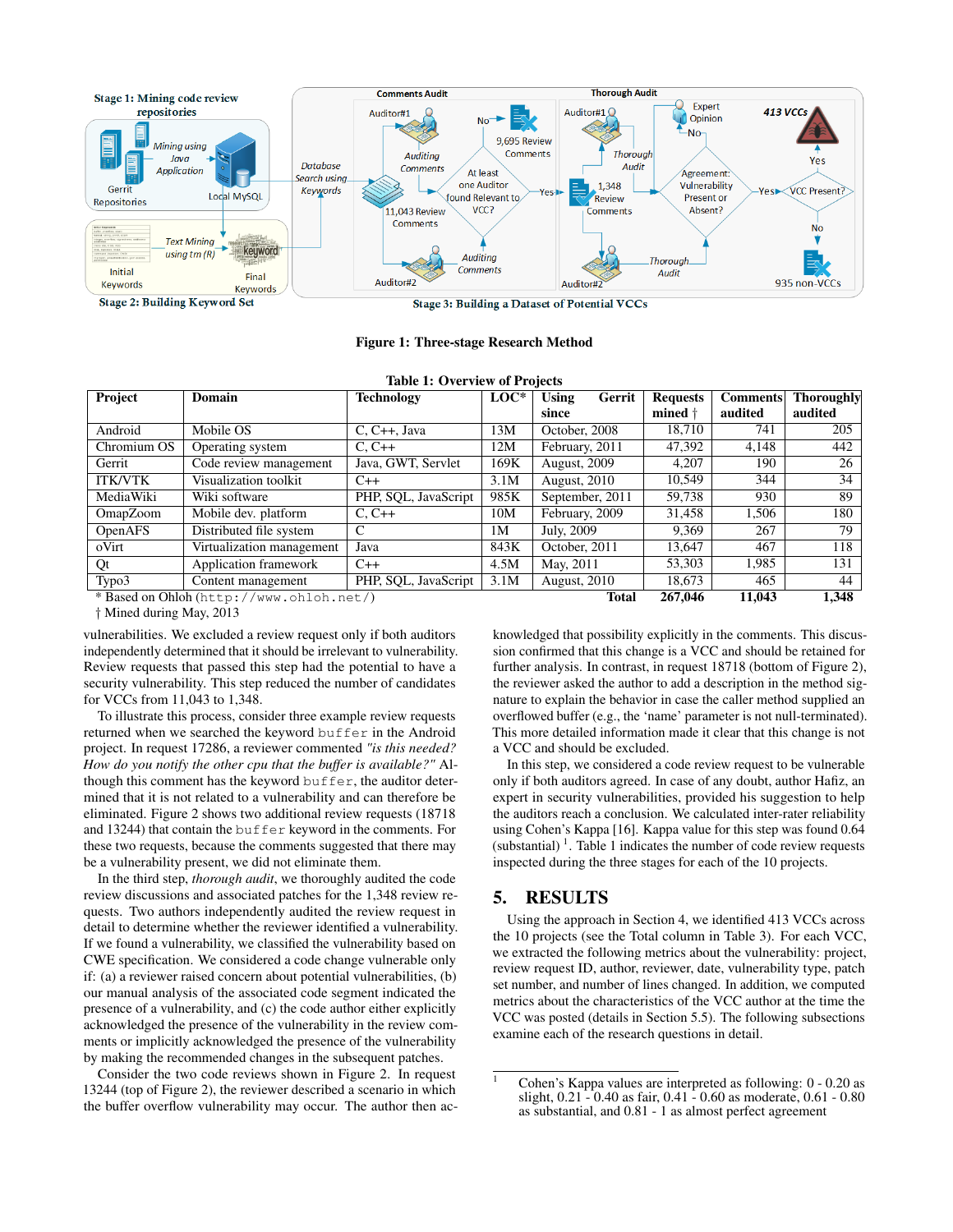| #13244                                                                                                                                                                                                                                                                                                                                                                               | if ((nbytes=recvfrom(fd,msgbuf,MSGBUFSIZE,0,                                                                     |  |  |  |  |  |  |  |  |
|--------------------------------------------------------------------------------------------------------------------------------------------------------------------------------------------------------------------------------------------------------------------------------------------------------------------------------------------------------------------------------------|------------------------------------------------------------------------------------------------------------------|--|--|--|--|--|--|--|--|
| »<br>$\infty$<br>17.33                                                                                                                                                                                                                                                                                                                                                               | (struct sockaddr *) &addr. &                                                                                     |  |  |  |  |  |  |  |  |
| perror("recvfrom");<br>63 <b>x</b>                                                                                                                                                                                                                                                                                                                                                   |                                                                                                                  |  |  |  |  |  |  |  |  |
| $exit(1)$ :<br>$64 \times$                                                                                                                                                                                                                                                                                                                                                           |                                                                                                                  |  |  |  |  |  |  |  |  |
| 65 <sub>2</sub>                                                                                                                                                                                                                                                                                                                                                                      |                                                                                                                  |  |  |  |  |  |  |  |  |
| 66 <sub>x</sub><br>puts (msgbuf);                                                                                                                                                                                                                                                                                                                                                    |                                                                                                                  |  |  |  |  |  |  |  |  |
| <b>Mikael Ohlson</b>                                                                                                                                                                                                                                                                                                                                                                 | Feb 8, 2010                                                                                                      |  |  |  |  |  |  |  |  |
| Isn't there a risk of msgbuf not being terminated? Reading all the way to<br>MSGBUFSIZE seems to risk overwriting the implicit init done, or does<br>the kernel always null-terminate the buffer, even if it is larger than<br>MSGBUFSIZE?<br>I guess the worst case scenario is puts going off on a tangent, so<br>probably not particularly dangerous, but still?<br>Done<br>Reply |                                                                                                                  |  |  |  |  |  |  |  |  |
| <b>Dries Harnie</b>                                                                                                                                                                                                                                                                                                                                                                  | Feb 9, 2010                                                                                                      |  |  |  |  |  |  |  |  |
| You are absolutely right. I will change it to write() the number of bytes<br>received. I only tested it with the other file (sender.c) which sends<br>"Hello, world" with the null-byte attached. I will send a patch when I get<br>home Thanks for the review!                                                                                                                      |                                                                                                                  |  |  |  |  |  |  |  |  |
| @param bufferLength<br>#18718<br>@param name<br>3011<br>382<br>383<br>@param length                                                                                                                                                                                                                                                                                                  | Length of the buffer.<br>If not null, returns name<br>The returned name is 'lengt<br>The maximum space allocated |  |  |  |  |  |  |  |  |
| <b>David Turner</b>                                                                                                                                                                                                                                                                                                                                                                  | Nov 9, 2010                                                                                                      |  |  |  |  |  |  |  |  |
| explain how the result is zero-terminated in case of buffer overflow.                                                                                                                                                                                                                                                                                                                |                                                                                                                  |  |  |  |  |  |  |  |  |
| Done<br>Reply                                                                                                                                                                                                                                                                                                                                                                        |                                                                                                                  |  |  |  |  |  |  |  |  |

Figure 2: Gerrit Example - Keyword *buffer overflow*: 1) True buffer overflow (top # 13244), 2) Not a security defect (bottom # 18718)

# 5.1 RQ1: Types of Vulnerabilities Detected

Table 3 shows the VCC distribution across vulnerability types. Among the 413 VCCs we identified, race conditions vulnerabilities were the most common ( $\approx$ 32%), specifically the time of check to time of use (TOCTOU: CWE-367). This result may be because many of the projects in the study have to manage shared resources across threads, which may result in race conditions.

Buffer overflow vulnerabilities were present in about 20% of the VCCs. This result is expected because the buffer overflow vulnerability is prominently featured among all vulnerabilities reported in vulnerability repositories such as the National Vulnerability Database (NVD) [15]. Also, six of the ten projects that we analyzed are written in C/C++. Typically, the buffer overflows we identified originated from either incorrect calculations of buffer size or from use of unsafe string functions (e.g., sprintf, strlen, and strcmp), which commonly occur in C/C++ code.

Integer overflow vulnerabilities, which are similar to buffer overflows, were the third most common type of VCCs ( $\approx 10\%$ ). The two most common sources of these VCCs were (1) mistakes in integer arithmetic and (2) failure to account for the differences in integers between 32-bit and 64-bit systems. Interestingly, integer vulnerabilities were not limited to the C/C++ projects. Eight of the ten projects included VCCs that reported integer overflow issues.

We identified 39 VCCs ( $\approx$  9%) reporting improper access vulnerabilities. These review requests often generated a lot of attention and resulted in the involvement of project security experts during the review process (See also RQ2 in Section 5.2).

The 'Other' category ranks fifth. It includes : cross-site request forgery (CWE-352), memory leak (CWE-401), information leakage (CWE-200, 203, 210, 532), security misconfiguration (CWE-815), and command injection (CWE-77, 78, 88).

Cross-site scripting (XSS) and denial of service (DoS) vulnerabilities were less common. Web-based applications are more susceptible to XSS vulnerabilities. Our dataset contains only three web applications that could harbor XSS vulnerabilties. The low frequency of DoS vulnerabilities may result from the fact that these vulnerabilities are often classified as other vulnerabilities. For example, a buffer overflow can lead to denial of service. In our study, we classified a VCC as reporting a DoS vulnerability only if the review comments explicitly discussed a DoS scenario.

The results show that peer code review identified various types of vulnerabilities. Peer code review identified all of the top 10 security vulnerabilities as ranked by NVD [15]. However, the ranking of the vulnerabilities found in our study differ from the ranking suggested by NVD. XSS, buffer overflow, and SQL injection are the most commonly reported vulnerabilities in NVD [15]. In our study, we identified fewer XSS and SQL injection vulnerabilities because there were fewer projects (web and database applications) that could have the vulnerabilities. However, considering web applications only, XSS vulnerabilities were very prominent (MediaWiki - 38% and Typo3 - 53%). SQL injections were also present in MediaWiki and Typo3 (4 each). Nevertheless, the main conclusion from these results is not the ranking, but the fact that all kinds of vulnerabilities are reported in VCCs. This results indicate that *peer code review leads to the identification of different vulnerability types. Therefore, projects concerned about security should adopt peer code review to identify vulnerabilities early.*

# 5.2 RQ2: VCCs Likely to be Abandoned

Overall, approximately 77% of the VCCs identified during peer review were merged into the code repository (i.e., they were not abandoned). Within that set of changes, most authors fixed the vulnerability prior to merging the code into the trunk. In a very few cases, rather than fixing the vulnerability, the author opened a new bug for the vulnerability and asked the reviewers to approve the change as-is (i.e., with the vulnerability present).

Figure 3 shows that VCCs containing some types of vulnerabilities were significantly more likely to be abandoned than VCCs containing other types  $(\chi_{9,413}^2 = 28.61, p = .001)$ . VCCs containing the *improper accesses* vulnerabilities (the fourth most common type of vulnerability), which threaten application integrity and data privacy, were the most likely to be abandoned. Unlike *buffer overflows* and *integer overflows*, that are easier to fix, *Improper access* issues are more complicated architectural issues and have critical consequences that require involvement of managers or developers with design knowledge. If the reviewer can hypothesize a scenario where an access violation may occur, she will reject the change and instruct the author to redesign the solution. This requirement for additional work likely led to the high abandonment rate for VCCs with *improper access* vulnerabilities.

VCCs related to *deadlock* and *other* vulnerabilities, which were found at relatively low rates, were also abandoned at a high rate. VCCs related to the two most common vulnerabilities, *buffer overflow* and *race condition*, were abandoned at a moderate rate (between 20% to 25%). *While most vulnerability types were frequently fixed, some of the most critical vulnerabilities were fixed less often. In general, vulnerabilities identified during code review are easy to fix. Although, special attention needs to be given to the most critical vulnerabilities due to their relatively high abandonment rate.*

#### 5.3 RQ3: Size of the Files/Patchsets Containing Vulnerabilities

We define *NLC (Number of Lines Churned)* as "the total number of lines changed, added, or removed in a file" between revisions.

Because the 10 projects included in this study all required code changes to be posted to Gerrit, it can be said that Gerrit is the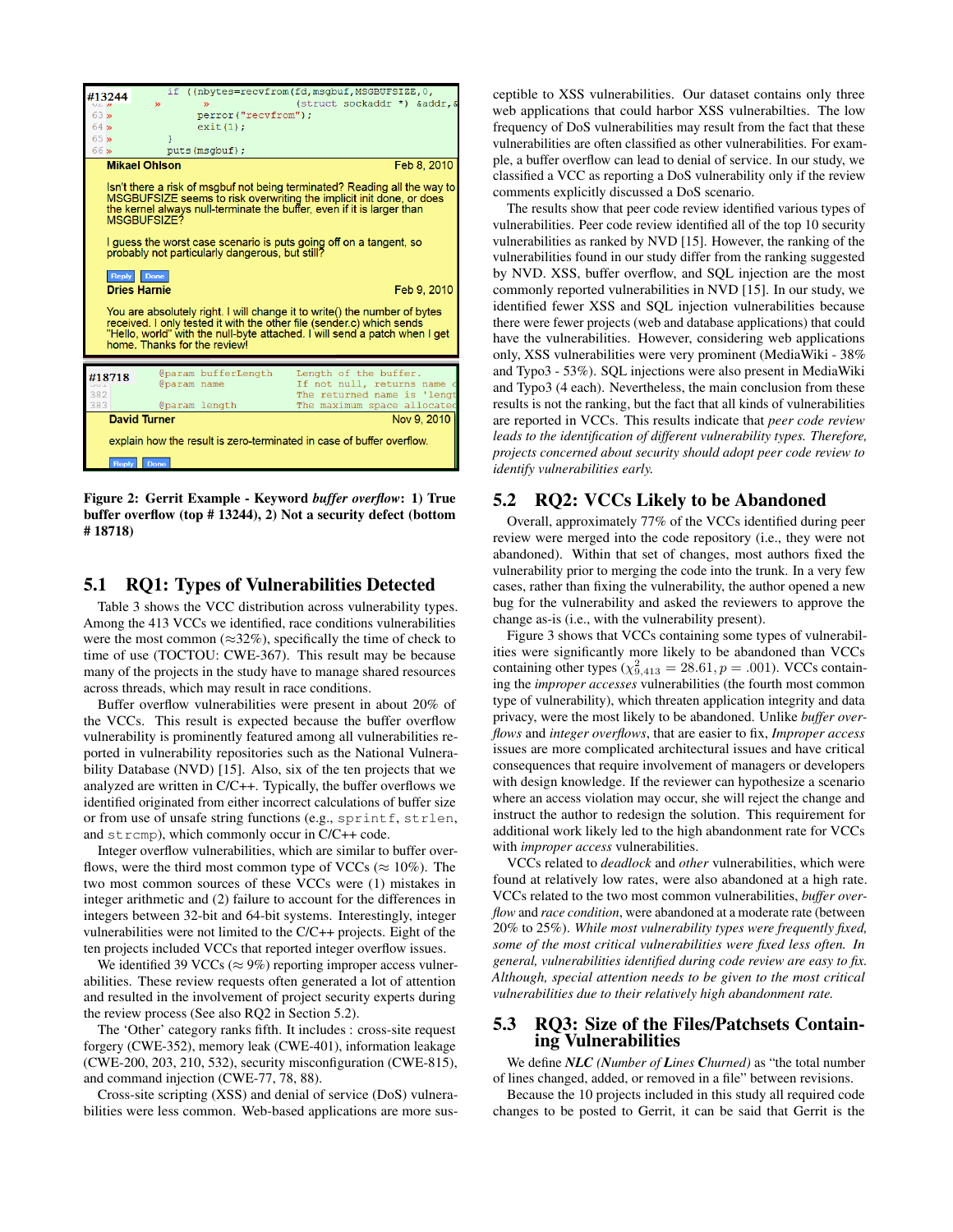| Project        | Race             | <b>Buffer</b>  | Integer       | Improper       | <b>XSS</b> | DoS/  | <b>Deadlock</b> | SQL              | Format        | Other        | <b>Total</b>    |
|----------------|------------------|----------------|---------------|----------------|------------|-------|-----------------|------------------|---------------|--------------|-----------------|
|                | <b>Condition</b> | Overflow       | Overflow      | <b>Access</b>  |            | Crash |                 | <b>Injection</b> | <b>String</b> |              |                 |
| Android        | 16               | 16             | 3             |                | $\Omega$   |       | 2               | $\overline{0}$   | 6.            | $\mathbf{r}$ | 60              |
| Chromium OS    | 38               | 38             | 21            | 15             | $\Omega$   | 6     | 5               | 2                | $\sim$        | 12           | 139             |
| Gerrit         | 6                | 0              |               |                | $\Omega$   | 4     | $\theta$        |                  | 0             | ↑            | 14              |
| <b>ITK/VTK</b> |                  | 4              | $\mathbf{r}$  |                |            |       | $\theta$        | $\theta$         | 0             |              | 14              |
| MediaWiki      |                  | $\overline{c}$ | C             | 3              | 14         |       | 0               | 4                |               |              | 37              |
| OmapZoom       | 12               |                | 4             | $\overline{ }$ |            |       | 5               | $\Omega$         | $\Omega$      | 6            | $\overline{45}$ |
| OpenAFS        | 12               | ⇁              | $\mathcal{L}$ |                | $\Omega$   |       | $\theta$        | $\mathbf{0}$     | 0             |              | 22              |
| OVirt          | 24               | $\theta$       | $\Omega$      |                |            |       |                 | $\Omega$         | $\Omega$      | $\mathbf{R}$ | 35              |
| Qt             | 17               | 3              | 3             |                |            |       | 3               | $\Omega$         |               |              | 30              |
| Typo3          |                  | $\theta$       | $\Omega$      | 3              | 9          |       | $\theta$        | 4                | 0             |              | 17              |
| <b>Total</b>   | 133              | 81             | 43            | 39             | 24         | 19    | 16              | 11               | 10            | 37           | 413             |
| % of Total     | 32%              | 20%            | $10\%$        | $9\%$          | 6%         | 5%    | $4\%$           | 3%               | $2\%$         | 9%           | 100%            |

Table 3: Number of Vulnerabilities Identified



Figure 3: Status of Vulnerable Code Changes

gatekeeper between the developer's local branch and the main code base [36]. This requirement means that some very large patchsets were submitted to Gerrit, to follow the policy, but were likely not reviewed. Consistent with the result of a prior study [41], our manual inspection of some of these large patchsets indicated that they were performing tasks like merging branches, importing new versions of third-party libraries, importing externally developed code, or changing copyright information. To ensure that our analysis only included changes that actually underwent peer code review, we needed to eliminate this type of change. Because it was not possible to manually review all the large changes, we used an alternate approach to identify those changes that should be excluded.

The most objective way to determine whether a change was reviewed was the presence of inline comments (Section 2.3) in Gerrit. Using this concept, for each project we identified the largest patchset (in terms of NLC) that contained at least one inline comment (i.e., it was reviewed). We then excluded any patchsets that contained more NLCs, under the assumption that they were likely not peer reviewed. This process excluded a total of 1820 review requests (~0.7% of the total). We used this smaller set of review requests (i.e. 265,226 out of total 267,046) for RQ3, and RQ4.

Table 4 lists the average NLC - (1) for all patchsets, (2) for all files, (3) for the patchsets containing a vulnerability, and (4) for the files containing a vulnerability. For each project, the average NLC for the vulnerable files was larger than the average NLC for all files. Analyzing the average NLC observations from the 10 projects together(i.e. two from each project), this difference is significant (Wilcoxon Signed Rank test, Z=-2.805, p=.005). Additionally, in 9/10 projects, the average NLC for the vulnerable patchsets was

Table 4: Average NLC for Patchsets and Files

|                | All    |              | Vulnerable |              | Ratio            |              |  |
|----------------|--------|--------------|------------|--------------|------------------|--------------|--|
|                |        |              |            |              | (All/Vulnerable) |              |  |
| Project        | Patch- |              | Patch-     |              | Patch-           | <b>Files</b> |  |
|                | sets   | <b>Files</b> | sets       | <b>Files</b> | sets             |              |  |
| Android        | 230    | 47           | 846        | 202          | 3.67             | 4.29         |  |
| Chromium OS    | 151    | 38           | 364        | 153          | 2.41             | 4.02         |  |
| Gerrit         | 108    | 25           | 226        | 103          | 2.09             | 4.12         |  |
| <b>ITK/VTK</b> | 273    | 43           | 576        | 96           | 2.10             | 2.23         |  |
| MediaWiki      | 88     | 27           | 619        | 127          | 7.03             | 4.70         |  |
| OmapZoom       | 160    | 46           | 143        | 77           | 0.80             | 1.51         |  |
| OpenAFS        | 111    | 28           | 424        | 266          | 3.81             | 9.50         |  |
| oVirt          | 117    | 25           | 121        | 73           | 1.03             | 2.92         |  |
| Qt             | 179    | 32           | 260        | 96           | 1.45             | 3.00         |  |
| Typo3          | 183    | 34           | 713        | 82           | 3.89             | 2.41         |  |

higher than the average NLC for all patchsets. Again, analyzing all projects together, this difference is significant (Wilcoxon Signed Rank test, Z=-2.599, p=.009).

To further understand these results, we calculated the ranking of each vulnerable patchset and each vulnerable file in terms of NLCs relative to all patchsets and files. Approximately 50% of the vulnerable patchsets were in the top 20% of all patchsets and 30% of the vulnerable patchsets were in the top 10%. The same ratios held for the vulnerable files. This result supports earlier findings that vulnerability contributing commits were significantly larger than non-vulnerability contributing commits [31], and increased likelihood of defects in large changes [42]. Therefore, *the probability of a file or patchset containing a vulnerability increases with the number of lines churned. Because larger changes are more difficult to review and more likely to have vulnerabilities, developers should strive to make small, incremental changes where possible.*

# 5.4 RQ4: Type of the Files/Patchsets Containing Vulnerabilities

Table 5 shows the average number of vulnerabilities per 10K files and the average NLC for new files and modified files. Overall, the number of vulnerabilities is significantly higher in the modified files than in the new files (Wilcoxon Signed Rank test, Z=-2.599, p=0.009) This result indicates that modified files are more likely to contain vulnerabilities than new files. Based on the result from RQ3, it is possible that this observation was caused by the NLC in the files rather than whether they were new or modified. An analysis of NLC showed that the NLC was significantly higher in the new files than in the modified files. This result is the exact opposite of what we would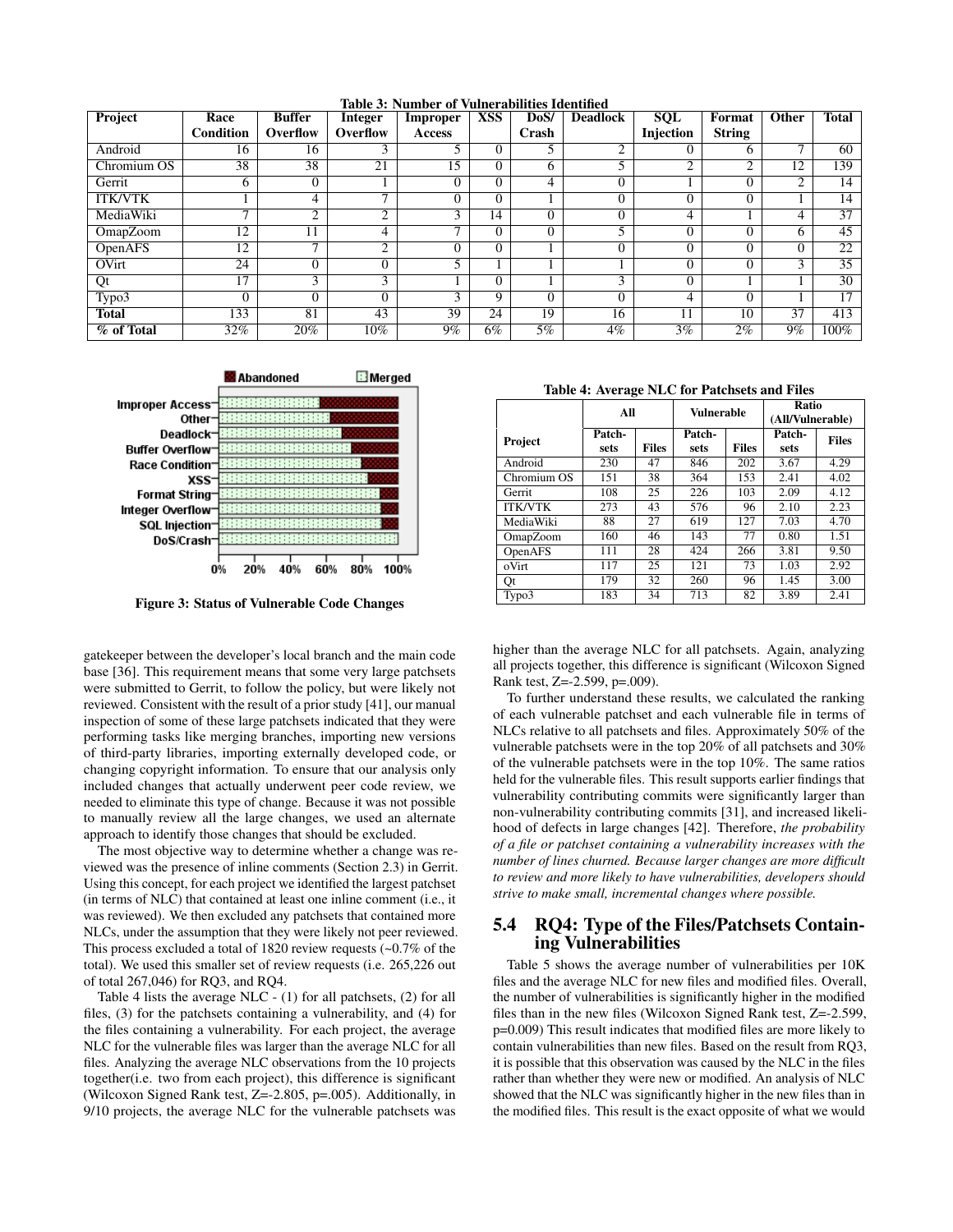|                | <b>Modified Files</b>         |     | <b>New Files</b>              |            |  |
|----------------|-------------------------------|-----|-------------------------------|------------|--|
| Project        | Vulnerabilities<br>/10K Files | NLC | Vulnerabilities<br>/10K Files | <b>NLC</b> |  |
| Android        | 8.06                          | 30  | 5.89                          | 66         |  |
| Chromium OS    | 8.82                          | 27  | 6.15                          | 49         |  |
| Gerrit         | 8.52                          | 18  | 6.88                          | 37         |  |
| <b>ITK/VTK</b> | 2.35                          | 26  | 2.16                          | 72         |  |
| MediaWiki      | 2.28                          | 26  | 1.51                          | 26         |  |
| OmapZoom       | 6.06                          | 38  | 1.25                          | 56         |  |
| OpenAFS        | 7.99                          | 25  | 1.86                          | 34         |  |
| Ovirt          | 6.78                          | 22  | 3.31                          | 30         |  |
| Ot             | 1.36                          | 23  | 0.38                          | 48         |  |
| Typo3          | 1.81                          | 23  | 2.01                          | 47         |  |

Table 5: Modified Files Vs. New Files

have expected if the new vs. modified distinction was not relevant (i.e. new files should have had more vulnerabilities because they had a higher NLC on average). Therefore we can conclude that whether a file is new or modified does affect the likelihood of vulnerabilities. Modified files are more likely to contain vulnerabilities than the new files.

This result may be due to our initial argument that, when a developer changes someone else's code, s/he may introduce vulnerabilities due to lack of knowledge of the overall design and implications of the change. Along this line, Meneely et al. found that *New Effective Authors (NEA)*, i.e., authors making changes to a file for the first time, made 41% of the observed vulnerabilities [32]. While we did not calculate NEA in our study, this phenomenon may provide an explanation of our observed result. This argument is also consistent with previous findings that code which changes frequently, computed either by code churn [46] or by number of revisions [32], is more likely to contain vulnerabilities.

*Because modified files are more likely than new files to contain vulnerabilities, patchsets that contain large, modified files should be reviewed carefully for vulnerabilities.*

### 5.5 RQ5: Effect of Author Experience on VCCs

The 413 VCCs were written by a total of 292 authors. To answer this research question, we defined the *experience* of an author to be "the number of posted code review requests (CRR) in the current project at the time they posted the VCC." The rationale is that the more code changes an author posts for a given project, the more experienced s/he has with that project. This measure of experience is similar to the ones used in previous software engineering studies [35, 43]. Because of the varying number of contributors to each of the 10 projects, we also calculated percentile ranks of the authors based on experience at the time they posted the VCC.

The average experience of the authors contributing VCCs is significantly higher than the average experience of all authors (Wilcoxon Signed Ranks test Z=-6.997, p<.001). This result is bit surprising, because intuition would suggest that inexperienced authors, who are unaware of secured coding practices, should be more likely to write VCCs. In fact, 50% of the VCC authors were in the top 20% of authors based on experience, with 25% in the top 10%.

In terms of number, approximately 25% of the VCC authors had made over 200 code changes prior to authoring VCCs. Zeller stated that because experienced authors usually take the responsibilities of working on the riskiest parts of the system, they may be responsible for the critical bugs [53]. Security critical modules are risky, so this results support Zeller's argument. In addition, the fact that the most experienced authors introduce the majority of the VCCs supports McGraw's claim that most developers, even the most experienced, lack knowledge about secure coding practices [29]. Conversely, Rahman and Devanbu tested Zeller's hypothesis and they did not find any supporting evidence regarding association between author experience and severity of bugs [43].

Because we calculate experience based on activity level (the more code someone writes, the higher his/her experience metric), it is possible that more experienced authors introduce more VCCs simply because they commit more code. To analyze this result in more detail, we split the top 20% of authors, based on experience, from the remaining 80%. Each group contributed approximately 50% of the VCCs overall. Table 6 shows the percentage of the CRRs and the percentage of the VCCs contributed by members of each group. The percentage of code contributed by the top 20% authors (column 2 of Table 6) is similar to that found in prior OSS studies [18, 34].

In all cases, the percentage of VCCs introduced by top 20% of authors is significantly less than the percentage of code contributed by them  $(t_{10,9} = -4.563, p = 0.001)$ . We computed the ratio between %VCC and % CRR for the two groups (under %VCC/%CRR in Table 6) . If the most experienced authors introduced more VCCs simply because they contributed more code, the ratios should be close to 1. However, we found those ratios less than 1 for the top 20% authors and more than 1 for the remaining 80% of authors. The last column of Table 6 shows that less experienced authors (in the remaining 80%) are 1.8 to 24 times more likely to contribute a VCC than more experienced authors (in the top 20%) .

*While the majority of the VCCs are introduced by the most experienced authors, less experienced authors are 1.8 to 24 times more likely to write VCCs. This result has two key implications: (1) even experienced developers make secure coding mistakes, and (2) code from inexperienced authors needs more careful security reviews.*

### 5.6 RQ6: Effect of Author's Employment

We were able to reliably determine the sponsoring organizations for six out of the ten projects. Those six projects account for 91% of the VCCs in this study. Using the author's email address, we determined whether he or she was an employee of the sponsoring organization. Table 7 shows the sponsoring organization, email domains, employee CRR percentages, and employee VCC percentages for the six sponsored projects.

Overall, the percentage of VCCs authored by sponsored-employees was significantly higher than the percentage of CRRs authored by volunteers  $(t_{6,5} = -2.873, p = 0.035)$  meaning that changes from sponsored-employees were more likely to have vulnerabilities than changes from other contributors. We again checked whether this result was due to the patchset size effect from RQ3. In this case, there is no significant difference between the average NLC for the patchsets submitted by sponsored-employees and

Table 6: Contributions by Bottom 80% of Authors

| $-1$           |            |                       |            |                       |                   |                       |                                          |  |  |
|----------------|------------|-----------------------|------------|-----------------------|-------------------|-----------------------|------------------------------------------|--|--|
|                |            | $\%$ CRR              |            | $\%$ VCC              | $%$ VCC / $%$ CRR |                       | like-<br>vcc                             |  |  |
| Project        | Top<br>20% | Remain<br>-ing<br>80% | Top<br>20% | Remain<br>-ing<br>80% | Top<br>20%        | Remain<br>-ing<br>80% | lihood<br>of<br>Remaining<br>80% (times) |  |  |
| Android        | 89         | 11                    | 62         | 38                    | 0.70              | $\overline{3.5}$      | 5.0                                      |  |  |
| Chromium<br>OS | 83         | 17                    | 58         | 42                    | 0.70              | 2.5                   | 3.5                                      |  |  |
| Gerrit         | 93         | 7                     | 50         | 50                    | 0.54              | 7.1                   | 13.1                                     |  |  |
| <b>ITK/VTK</b> | 87         | 13                    | 79         | 21                    | 0.91              | 1.6                   | 1.8                                      |  |  |
| MediaWiki      | 92         | 8                     | 51         | 49                    | 0.55              | 6.0                   | 10.9                                     |  |  |
| OmapZoom       | 77         | 23                    | 51         | 49                    | 0.64              | 2.1                   | 3.3                                      |  |  |
| OpenAFS        | 93         | 7                     | 64         | 36                    | 0.69              | 5.1                   | 7.4                                      |  |  |
| Ovirt          | 75         | 25                    | 28         | 72                    | 0.37              | 2.9                   | 7.8                                      |  |  |
| Qt             | 86         | 14                    | 57         | 43                    | 0.66              | 3.1                   | 4.7                                      |  |  |
| Typo3          | 91         | 9                     | 29         | 71                    | 0.32              | 7.9                   | 24.6                                     |  |  |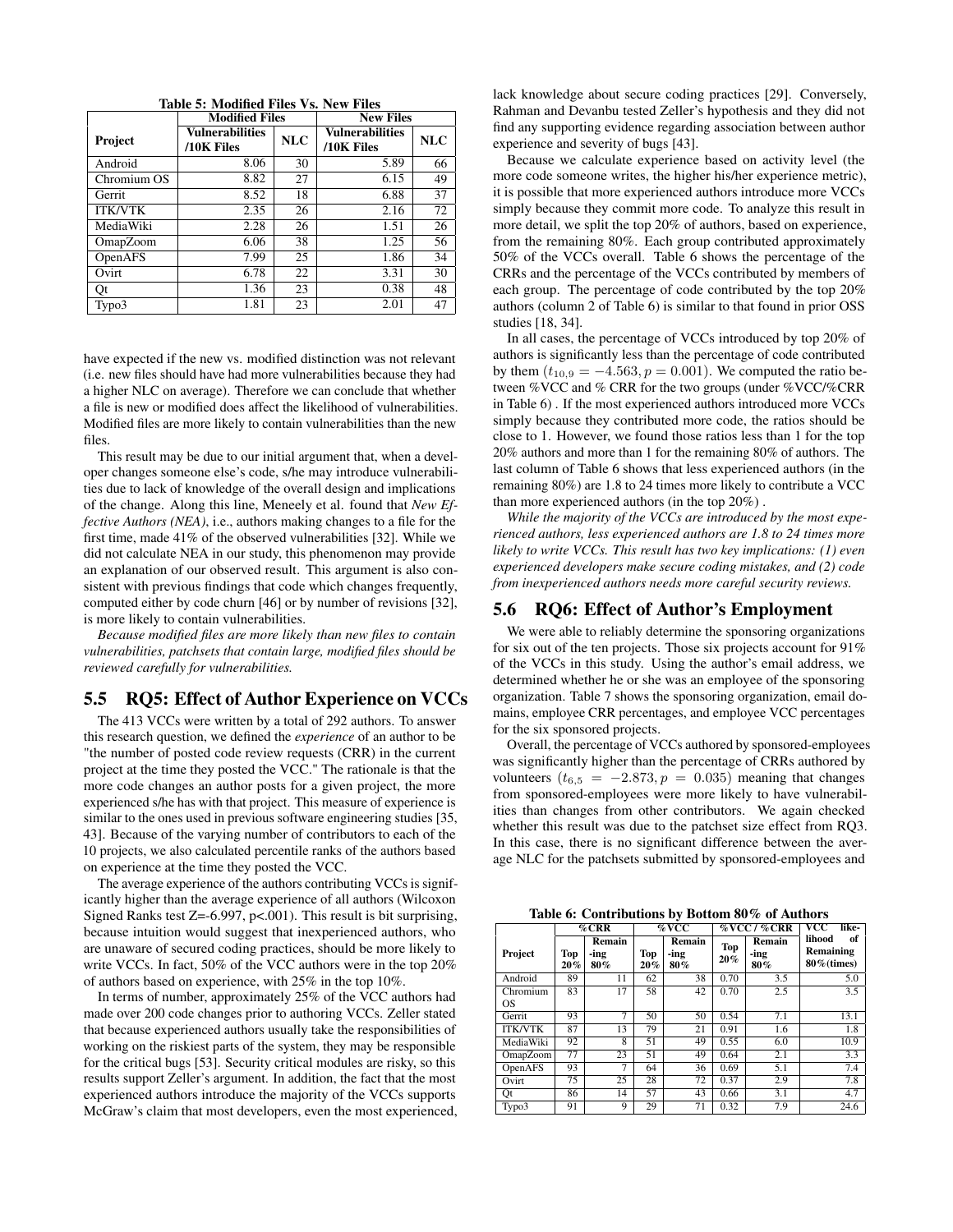| Project         | Sponsoring    | Email         | $%$ CRR | $\overline{\%$ VCC |
|-----------------|---------------|---------------|---------|--------------------|
|                 | company       | domain        |         |                    |
| Android         | Google        | google.com,   | 53.3%   | 65.0%              |
|                 |               | android.com   |         |                    |
| Chromium        | Google        | google.com,   | 89.1%   | 93.5%              |
| OS              |               | chromium.org  |         |                    |
| MediaWiki       | WikiMedia     | wikimedia.org | 35.7%   | 64.9%              |
| <b>OmapZoom</b> | Texas Instru- | ti.com        | 70.7%   | 95.6%              |
|                 | ments         |               |         |                    |
| OVirt           | Redhat Inc.   | redhat.com    | 88.5%   | 91.4%              |
| Qt              | Digia, Nokia  | digia.com,    | 50.7%   | 56.7%              |
|                 | (previously)  | nokia.com     |         |                    |

Table 7: Code Changes and VCCs Authored by Employees

the average NLC for the patchsets submitted by non-employees  $(t_{6,5} = -1.778, p = 0.136)$ . Therefore, we argue that sponsoredemployees are more likely to contribute vulnerable code than other contributors regardless of the patchset size.

This result was contrary to our *a priori* expectation. We pose two hypotheses for this result. First, sponsored-employees may be more likely to work on the security-sensitive components of the projects, therefore writing more VCCs. Second, code changes coming from non-employees may be reviewed more thoroughly prior to submission to Gerrit. For example, we found instances where employees of Samsung, Sony Mobile, and T-mobile submitted code changes to the Android repository. Before submitting those changes the authors may have performed some testing and review of the code on their own. Conversely, code changes from Google employees (the sponsoring company) may not be reviewed prior to submission to Gerrit. We have not tested these hypotheses yet, but we believe that further investigation is needed to better understand this result.

*Employees of organization sponsoring the OSS project are more likely to write VCCs. Code from sponsored-employees needs to be reviewed more thoroughly.*

### 6. DISCUSSION

Our results provides empirical evidence about the usefulness of peer code review to identify different types of vulnerabilities. Therefore, in addition to the known benefits of code reviews, i.e., detecting bugs [20, 51], maintaining code integrity [17], improving the relationships between the participants [14], and spreading knowledge, expertise, and development techniques among the review participants [45, 9], peer code review also increases security by facilitating the identification and removal of vulnerable code changes.

This study produced two types of results. First, some results are consistent with findings from previous studies (large files/patchsets more likely to contain VCCs, and modified files are more likely to contain VCCs). These results are still interesting because they were produced from a different data source than the one used in the previous studies, providing some additional confirmatory power. Second, other results provide some new insights. Specifically, the results about the characteristics of VCC authors are surprising and new (see Section 5.5 and Section 5.6). Even though the projects included in this study are popular and successful OSS projects with a lot of talented developers, the most experienced developers still authored VCCs. During our analysis of the code changes, we observed different developers creating similar types of vulnerabilities. Many of those common mistakes were as simple as using unsafe methods, using non-sanitized inputs, the TOCTTOU race condition, and overflows in integer arithmetic. Because developers can avoid those types of mistakes by learning the practices of secure coding, we argue that developers lack adequate knowledge of secure coding practices. Moreover, contrary to our initial belief, we found that employees of the organization sponsoring the OSS project were more likely to author VCCs. We believe these findings warrant further research.

Based on the results, and our observations during this study, we make the following recommendations.

- The websites of many OSS projects contain guidelines for coding style [2, 6] and for general development [3]. Unfortunately, the projects included in this study did not provide secure coding guidelines for their developers. Even experienced developers making common insecure coding mistakes (see Section 5.5) suggest their unawareness of secure coding guidelines. To educate their developers, we suggest that projects either reference existing online secure coding guides (e.g., CERT Secure Coding Standards [1]) or publish a few secure coding practices on the project webpage.
- During our *thorough audit* of the review comments (Section 4.3), we found that reviewers in three projects, Android, Chromium OS, and Typo3, would refer a change to the 'security team' when they were unsure of the security implications. Other projects may also have security teams that we did not observe in the review comments. We suggest that projects create a security code review team, whose members have the most knowledge about secure coding. As McGraw suggests, these developers can be further trained in software security and can "think like an attacker" in their daily work [29]. This security review team could use our results along with other vulnerability prediction models to focus their efforts on the riskiest modules.
- To enable the information documented during code reviews to be as useful as possible, we suggest that reviewers provide detailed comments that include the rationale for their suggested change. In addition to indicating the security problem, the detailed feedback will also disseminate security knowledge. Two comments about the same problem that we observed during *thorough audit* (Section 4.3) show the contrast between high-detail (Comment-1) and low detail (Comment-2) and illustrate the benefits of providing detailed comments.

Comment-1: *"sprintf() is not a good function to ever use because you can end up with buffer overruns. Please use snprintf, and also ensure that your output is always terminated* 0 \0 0 *(which, I believe snprintf() will do)"*

#### Comment-2: *"use snprintf"*

While comment-2 does suggest a fix to the problem, comment-1 provides useful information that will not only benefit the patch submitter but also educate others who read the comment. The more detailed comment also provides the rationale behind the suggested change so the developer can better understand how to make the change and why it is necessary. This additional detail also helps disseminate knowledge about a secure coding concept throughout the project.

- We found that large changes are more likely to include vulnerabilities (Section 5.3). Because, it is more difficult for reviewers to review large patchsets in a timely manner, instead of submitting a large patchset, developers should "check in early, check in often".
- Finally, for researchers, we observed different developers making the same mistakes. There is a need for automatic code review tools to be built and integrated with existing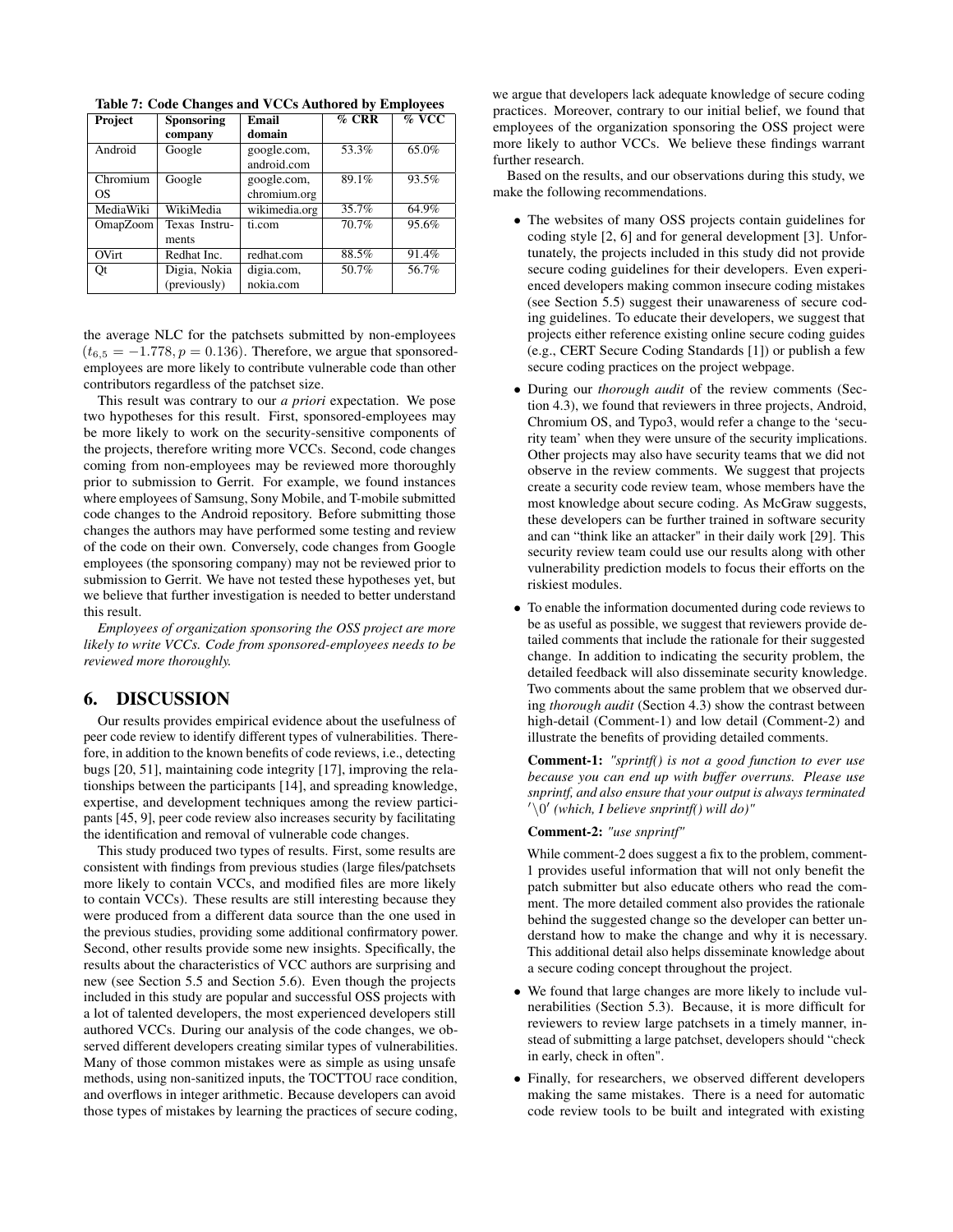code review tools like Gerrit, that can detect those common mistakes. The Balachandran [10] extension for ReviewBoard (another code review tool) performs automated code review based on static analysis. While this tool is useful, it does not target security issues specifically. Another alternative is the commercial tool Klocwork [5]. However, this tool will likely not be appealing to most OSS projects due to the cost.

# 7. THREATS TO VALIDITY

This section is organized around the common validity threat types.

# 7.1 Internal Validity

The primary threat to internal validity is project selection. That is, it is possible that set of projects analyzed did not provide a good representation of the types of security vulnerabilities that we were interested in studying. While we only included projects that practice modern code review [9] supported by Gerrit, we included most of the publicly accessible Gerrit-based projects that contain a large number of code review requests. As the data in Table 1 shows, these projects cover multiple languages and application domains. Furthermore, it is possible that projects supported by other code review tools could have behaved differently. We think this threat is minimal for three reasons: (1) all code review tools support the same basic purpose—detecting defects and improving the code, (2) the focus of the study was on security vulnerabilities rather than on the specifics of the code review tools themselves, and (3) none of the code review tools focus specifically on security vulnerabilities, so there is no clear reason that one would be favored over another for this study.

### 7.2 Construct Validity

The first construct validity threat is that if the keyword set was incomplete, the search could have missed some VCCs. Section 4.2 describes our process for building an empirically-validated set of keywords. To further validate the completeness of the keyword set, we randomly chose 400 code review requests that did not contain any of the keywords (40 from each of the 10 projects). The sample size of 400 was designed to provide a 95% confidence interval [52]. A manual review of those 400 code review requests found only one security vulnerability (a memory leak). This analysis increases our confidence in the validity of the keyword set.

The second construct validity threat is the appropriateness of the *comments audit* step of Stage 3 (Section 4.3). This step excluded about 88% of the review requests that contained at least one keyword. The only way to ensure that a VCC was not excluded would have been to review the details of each request. At 5-10 minutes per request, it was not feasible to give a detailed review to all 11043 requests that contained at least one keyword. To reduce the chances of eliminating a VCC, two researchers independently reviewed each comment and discarded it as a VCC only if both of them agreed. We also performed a detailed review of 400 randomly chosen code review requests (40 from each project) that were excluded and found only eight that contained VCCs. While we were not able to identify all of the VCCs, we did identify the majority of them. It is possible that the missed VCCs could have changed the overall results, but we have no reason to believe any specific type of VCC was systematically eliminated in this phase.

To reduce the threat to experimenter bias, two authors independently inspected and classified each of the 1,348 review request that passed the *comments audit* step. The authors discussed any disagreements and consulted with security expert Hafiz for additional input to reach final agreement. Author Hafiz then independently inspected 42 of the identified VCCs  $(\sim 10\%)$  and found only one that was not

a VCC and one that was misclassified. This small number of errors should not significantly alter the results.

Another threat is the validity of our experience measure (i.e. "number of prior code changes or reviews"). Because experience is multi-factorial, measuring it is complex. For example, how does one account for contributions to other projects? While a different experience measure may have produced different results, we believe that our experience measure is a reasonable representation of a developer's experience and familiarity with the current project.

Finally, for RQ3 (Section 5.3) and RQ4 (Section 5.4), we excluded a relatively small number of very large code changes under the assumption they were not reviewed. It is possible that we excluded some code review requests that were actually reviewed. We were conservative in setting the minimum NLC to exclude, with the smallest being 9,088. Because most OSS code changes are small [45] and OSS proponents encouraged small patches [44], it is reasonable to assume that very large patchsets with no inline comments were not reviewed.

#### 7.3 External Validity

The projects chosen for our study include OSS that vary across domains, languages, age, and governance. For each project we mined a large number of code review requests for our analysis. Therefore, we believe these results can be generalized to many other OSS projects. However, because OSS projects vary on characteristics like product, participant type, community structure, and governance, we cannot draw general conclusions about all OSS projects from this single study. To build reliable empirical knowledge, we need family of experiments [11] that include OSS projects of all types. To encourage replication, we published our scripts<sup>2</sup>.

#### 7.4 Conclusion Validity

Our dataset of 413 VCCs was built from the 267,046 review requests mined from the 10 diverse projects, which is large enough to draw conclusion with 95% confidence level [52]. We also tested all data for normality prior to conducting statistical analyses and used appropriate tests based upon the results of the normality test. The threats to conclusion validity are minimal.

# 8. SUMMARY AND FUTURE WORK

This study created a dataset of 413 VCCs from 267,046 code review requests mined from 10 popular Open Source Software (OSS) projects using an empirically built and validated set of keywords. The results show that peer code review is an effective method for identifying most of the common types of security vulnerabilities and that certain types of VCCs are more difficult to fix than others. While we obtained a number of important results, one result is novel and particularly interesting. The majority of the VCCs are written by the most experienced authors, supporting McGraw's claim that most developers, regardless of experience, lack knowledge of secure coding practices [29]. Even though the less experienced authors wrote fewer VCCs overall, their code changes were 1.5 to 24 times more likely to be vulnerable.

While this study focused on vulnerabilities identified through peer code review, there is a need to study the characteristics of the vulnerable changes that were missed during peer code review. Therefore, we consider that as our next step for this research work.

## 9. ACKNOWLEDGMENTS

This research is partially supported by the National Security Agency, and National Science Foundation Grant No. 1156563.

http://amiangshu.com/VCC/index.html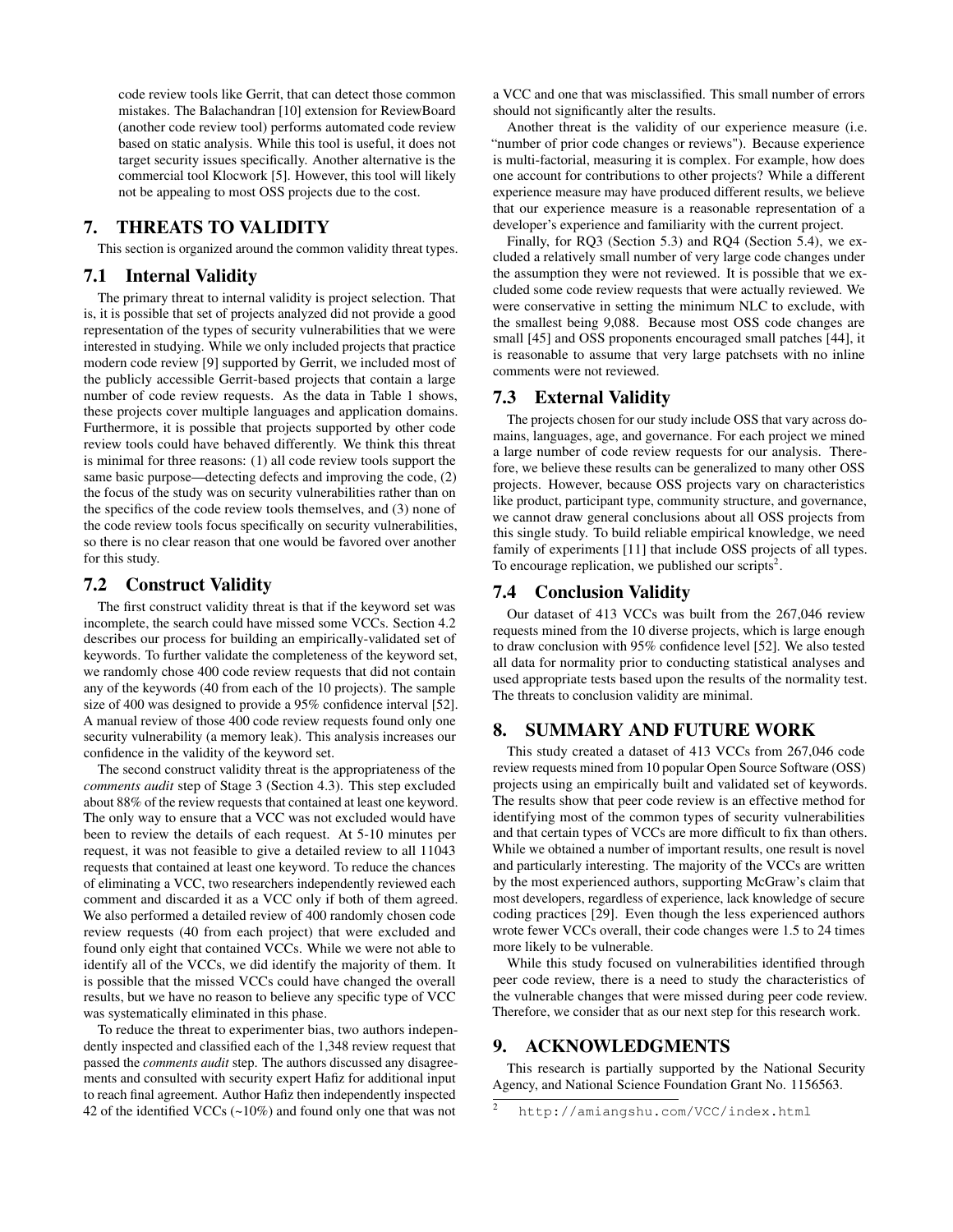# 10. REFERENCES

- [1] Cert c secure coding standard. https://www. securecoding.cert.org/confluence/display/ seccode/CERT+C+Secure+Coding+Standard. [Online; accessed 6-Mar-2014].
- [2] Chromium coding style. http://dev.chromium.org/ developers/coding-style. [Online; accessed 6-Mar-2014].
- [3] Chromium developer guide. http://www.chromium. org/chromium-os/developer-guide. [Online; accessed 6-Mar-2014].
- [4] Gerrit code review tool. https://code.google.com/p/gerrit/. [Online; accessed 6-Mar-2014].
- [5] Klocwork. http://www.klocwork.com/.
- [6] Qt coding style. http: //qt-project.org/wiki/Qt\_Coding\_Style. [Online; accessed 6-Mar-2014].
- [7] Android. Android developer guide. http://source. android.com/source/life-of-a-patch.html. [Online; accessed 6-Mar-2014].
- [8] A. Austin and L. Williams. One technique is not enough: A comparison of vulnerability discovery techniques. In *International Symposium on Empirical Software Engineering and Measurement (ESEM), 2011*, pages 97–106, Banff, Alberta, Canada, 2011. IEEE.
- [9] A. Bacchelli and C. Bird. Expectations, outcomes, and challenges of modern code review. In *Proceedings of the 2013 International Conference on Software Engineering*, pages 712–721, San Francisco, CA, USA, 2013. IEEE Press.
- [10] V. Balachandran. Reducing human effort and improving quality in peer code reviews using automatic static analysis and reviewer recommendation. In *Proceedings of the 2013 International Conference on Software Engineering*, ICSE '13, pages 931–940, San Francisco, CA, USA, 2013. IEEE Press.
- [11] V. R. Basili, F. Shull, and F. Lanubile. Building knowledge through families of experiments. *IEEE Transactions on Software Engineering*, 25(4):456–473, 1999.
- [12] A. Bosu and J. Carver. Peer code review to prevent security vulnerabilities: An empirical evaluation. In *2013 IEEE 7th International Conference on Software Security and Reliability-Companion (SERE-C)*, pages 229–230, Washington, DC, USA, June 2013.
- [13] A. Bosu and J. C. Carver. Peer code review in open source communities using reviewboard. In *Proeedings of the 4th ACM Wksp. on Evaluation and Usability of Programming Language and Tools*, pages 17–24, Tucson, Arizona, USA, 2012. ACM.
- [14] A. Bosu and J. C. Carver. Impact of peer code review on peer impression formation: A survey. In *2013 ACM/IEEE International Symposium on Empirical Software Engineering and Measurement*, pages 133–142, Baltimore, MD, USA, 2013. IEEE.
- [15] S. Christey and R. Martin. Vulnerability type distributions in CVE, version 1.1. http://cwe.mitre.org/ documents/vuln-trends/index.html, May 2007.
- [16] J. Cohen. A coefficient of agreement for nominal scales. *Educational and Psychological Measurement*, 20(1):37–46, 1960.
- [17] J. Cohen, E. Brown, B. DuRette, and S. Teleki. *Best Kept Secrets of Peer Code Review*. Smart Bear, 2006.
- [18] T. Dinh-Trong and J. Bieman. The freebsd project: a replication case study of open source development. *IEEE Transactions on Software Engineering*, 31(6):481–494, 2005.
- [19] T. Dyba, T. Dingsoyr, and G. K. Hanssen. Applying systematic reviews to diverse study types: An experience report. In *First International Symposium on Empirical Software Engineering and Measurement, 2007. ESEM 2007.*, pages 225–234, Madrid, Spain, 2007. IEEE.
- [20] M. Fagan. Reviews and inspections. *Software Pioneers–Contributions to Software Engineering*, pages 562–573, 2002.
- [21] M. E. Fagan. Design and code inspections to reduce errors in program development. *IBM Systems Journal*, 15:182–211, 1976.
- [22] I. Feinerer. Introduction to the tm package text mining in r. http://cran.r-project.org/web/packages/ tm/index.html, 2013.
- [23] M. Gegick, P. Rotella, and L. Williams. Toward non-security failures as a predictor of security faults and failures. In *Engineering Secure Software and Systems*, pages 135–149. Springer, 2009.
- [24] M. Gegick, L. Williams, J. Osborne, and M. Vouk. Prioritizing software security fortification through code-level metrics. In *Proceedings of the 4th ACM workshop on Quality of protection*, pages 31–38. ACM, 2008.
- [25] P. M. Johnson. Reengineering inspection. *Communications of the ACM*, 41(2):49–52, 1998.
- [26] K. R. Lakhani and R. G. Wolf. Why hackers do what they do: Understanding motivation and effort in free/open source software projects. *Perspectives on free and open source software*, 1:3–22, 2005.
- [27] S. Lukins, N. Kraft, and L. Etzkorn. Source code retrieval for bug localization using latent dirichlet allocation. In *15th Working Conference on Reverse Engineering, 2008. WCRE '08.*, pages 155–164, Antwerp, Belgium, 2008.
- [28] G. McGraw. Software security. *IEEE Security Privacy*, 2(2):80 – 83, Mar-Apr 2004.
- [29] G. McGraw. *Software security: building security in*, volume 1. Addison-Wesley Professional, 2006.
- [30] G. McGraw. Automated code review tools for security. *Computer*, 41(12):108 –111, Dec. 2008.
- [31] A. Meneely, H. Srinivasan, A. Musa, A. R. Tejeda, M. Mokary, and B. Spates. When a patch goes bad: Exploring the properties of vulnerability-contributing commits. In *2013 ACM/IEEE International Symposium on Empirical Software Engineering and Measurement*, pages 65–74, Baltimore, MD, USA, 2013. IEEE.
- [32] A. Meneely and L. Williams. Secure open source collaboration: an empirical study of linus' law. In *Proceedings of the 16th ACM conference on Computer and communications security*, pages 453–462. ACM, 2009.
- [33] Mitre Coroporation. Common weakness enumeration. http://cwe.mitre.org/. [Online; accessed 6-Mar-2014].
- [34] A. Mockus, R. T. Fielding, and J. D. Herbsleb. Two case studies of open source software development: Apache and mozilla. *ACM Transactions on Software Engineering Methodology*, 11(3):309–346, July 2002.
- [35] A. Mockus and D. M. Weiss. Predicting risk of software changes. *Bell Labs Technical Journal*, 5(2):169–180, 2000.
- [36] M. Mukadam, C. Bird, and P. C. Rigby. Gerrit software code review data from android. In *Proceedings of the Tenth*